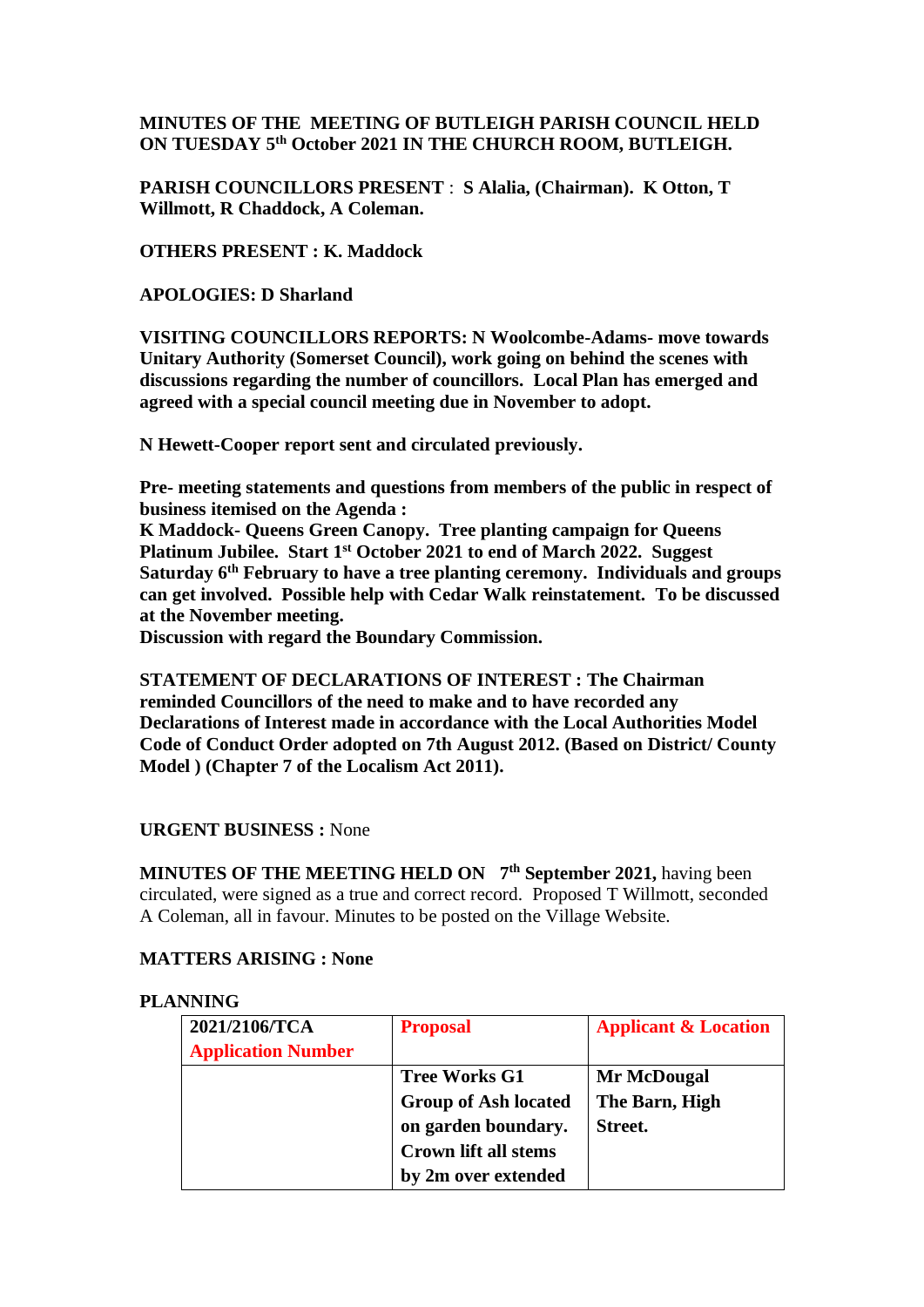|                         | beam limb on the host          |                           |  |
|-------------------------|--------------------------------|---------------------------|--|
|                         | western stem. Reduce           |                           |  |
|                         | limb by 2.5m.                  |                           |  |
|                         | <b>Recommend leaving</b>       |                           |  |
|                         | to Tree Officer.               |                           |  |
|                         | <b>Proposed T Willmott</b>     |                           |  |
|                         | seconded S Alalia All          |                           |  |
|                         | in favour                      |                           |  |
|                         | <b>Erection of first floor</b> | <b>H</b> Binns            |  |
| 2021/2128/HSE           | extension.                     |                           |  |
|                         |                                | 10 Looks Lane,            |  |
|                         | <b>Recommend</b>               | <b>Butleigh Wootton</b>   |  |
|                         | <b>Approval Proposed T</b>     |                           |  |
|                         | <b>Willmott seconded R</b>     |                           |  |
|                         | Chaddock. All in               |                           |  |
|                         | favour                         |                           |  |
| <b>Decisions by MDC</b> |                                |                           |  |
| 2021/1590/FUL           | <b>Erection of new</b>         | N Spooner                 |  |
|                         | accessible dwelling.           | <b>Land adjacent Well</b> |  |
|                         | <b>Refused</b>                 | <b>House, Kingweston</b>  |  |
|                         |                                | <b>Road</b>               |  |
|                         |                                |                           |  |
| 2021/0399/FUL           | Development of 50m x           | N Spooner                 |  |
|                         | 30m menage and                 | <b>Well House,</b>        |  |
|                         | timber framed stable           | <b>Kingweston Road.</b>   |  |
|                         | block                          |                           |  |
|                         | <b>Approved</b>                |                           |  |
| 2021/1858/TCA           | <b>Conifer hedge (LHS</b>      | <b>Andrew Morland</b>     |  |
|                         | of property along              | <b>Old Glade Cottage,</b> |  |
|                         | footpath) Reduce in            | <b>Water Lane</b>         |  |
|                         | height by 4ft, trim all        |                           |  |
|                         | sides. Bay at front            |                           |  |
|                         | gates (RHS), reduce            |                           |  |
|                         | in height by 3ft.              |                           |  |
|                         | Macrocarpa hedge to            |                           |  |
|                         | rear of property-              |                           |  |
|                         | reduce in height up to         |                           |  |
|                         | 8ft & cut back inside          |                           |  |
|                         | face by approx./ max           |                           |  |
|                         | 2ft. Reduce single             |                           |  |
|                         | conifer at end of              |                           |  |
|                         | garden to same level           |                           |  |
|                         |                                |                           |  |
|                         | as Marcrocarpa                 |                           |  |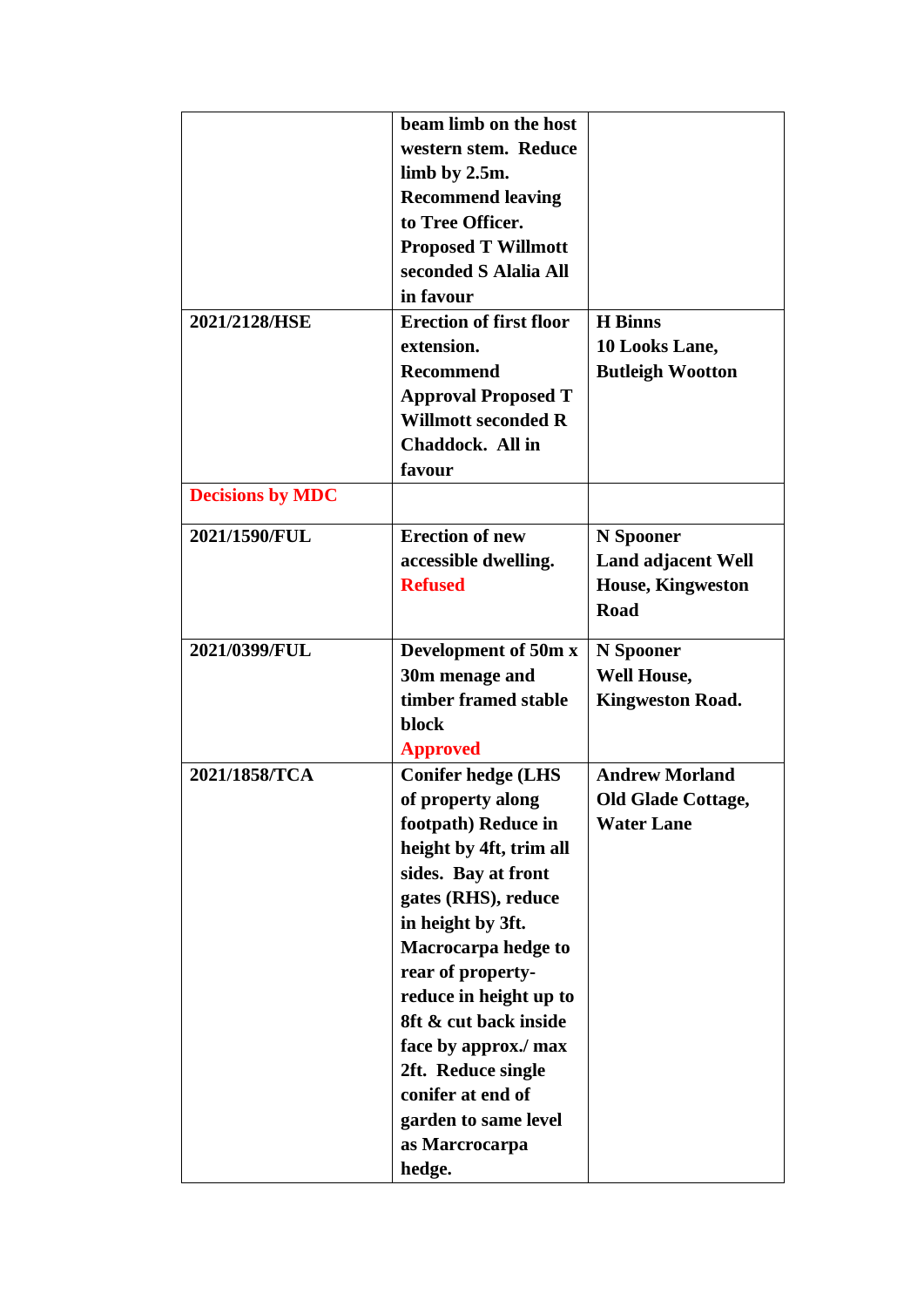|               | <b>TPO</b> not required.  |                        |  |
|---------------|---------------------------|------------------------|--|
| 2021/1035/HSE | <b>Erection of single</b> | <b>Ben Gross</b>       |  |
|               | storey garden room        | <b>Bethel Cottage,</b> |  |
|               | with balcony above on     | <b>Barton Road</b>     |  |
|               | west elevation, single    |                        |  |
|               | storey extension on       |                        |  |
|               | east elevation and        |                        |  |
|               | fenestration.             |                        |  |
|               | <b>Approved</b>           |                        |  |

| <b>FINANCE : CURRENT AC</b>                                                        |                        | <b>BRAC</b>    |          |
|------------------------------------------------------------------------------------|------------------------|----------------|----------|
| BALANCE                                                                            | £9331.70               | <b>BALANCE</b> | £7645.94 |
| <b>SALC</b><br>$\overline{\phantom{a}}$<br><b>BPFA</b><br>$\overline{\phantom{a}}$ | £ 187.15<br>£ $900.00$ |                |          |
| Defib Exp<br>$\overline{\phantom{a}}$                                              | £ 112.80               |                |          |
| Chapter 8 Training<br>$\overline{\phantom{a}}$                                     | £ 188.40               |                |          |
|                                                                                    | £ $7943.35$            | <b>Balance</b> | £7645.94 |

Proposed T Willmott, seconded S Alalia, all in favour**.**

**FINANCIAL APPROVALS** : Resolutions to approve the following expenditure : **A Coleman- Chapter 8 Highway Safety Training £188.40. Somerset Garden Services £ 190 Footpath maintenance, £180 Village Green Total £370 Proposed S Alalia, seconded T Willmott, all in favour.**

### **INITIAL DISCUSSIONS REGARDING 2022/23 PRECEPT**

**HIGHWAYS -SPEED INDICATOR DEVICE- UPDATE.** TWM Traffic Control Systems have sent a third revised village gateway sign but it is bent. A further sign is to be delivered personally rather than by courier. Solar panel enquiries to be made to provide power to the SID.

**(KO) COMMUNITY SPEEDWATCH- UPDATE-** Nothing further to report

**FURTHER SID PROPOSAL (KO**) Device with Baltonsborough Parish Council is ready to use when posts in both villages are installed.

**OTHER TRAFFIC MANAGEMENT MATTERS.** White line at opposite Butleigh Post Office has proved effective. White line to be installed opposite Sealy Row above Chapel Lane.

**QUEENS PLATINUM JUBILEE CELEBRATIONS JUNE 2022:** Programme for the weekend being arranged.

**LEAD COUNCILLORS REPORTS.** Neighbourhood Plan: A Colman and T Willmott attended the SALC briefing on Neighbourhood Planning.